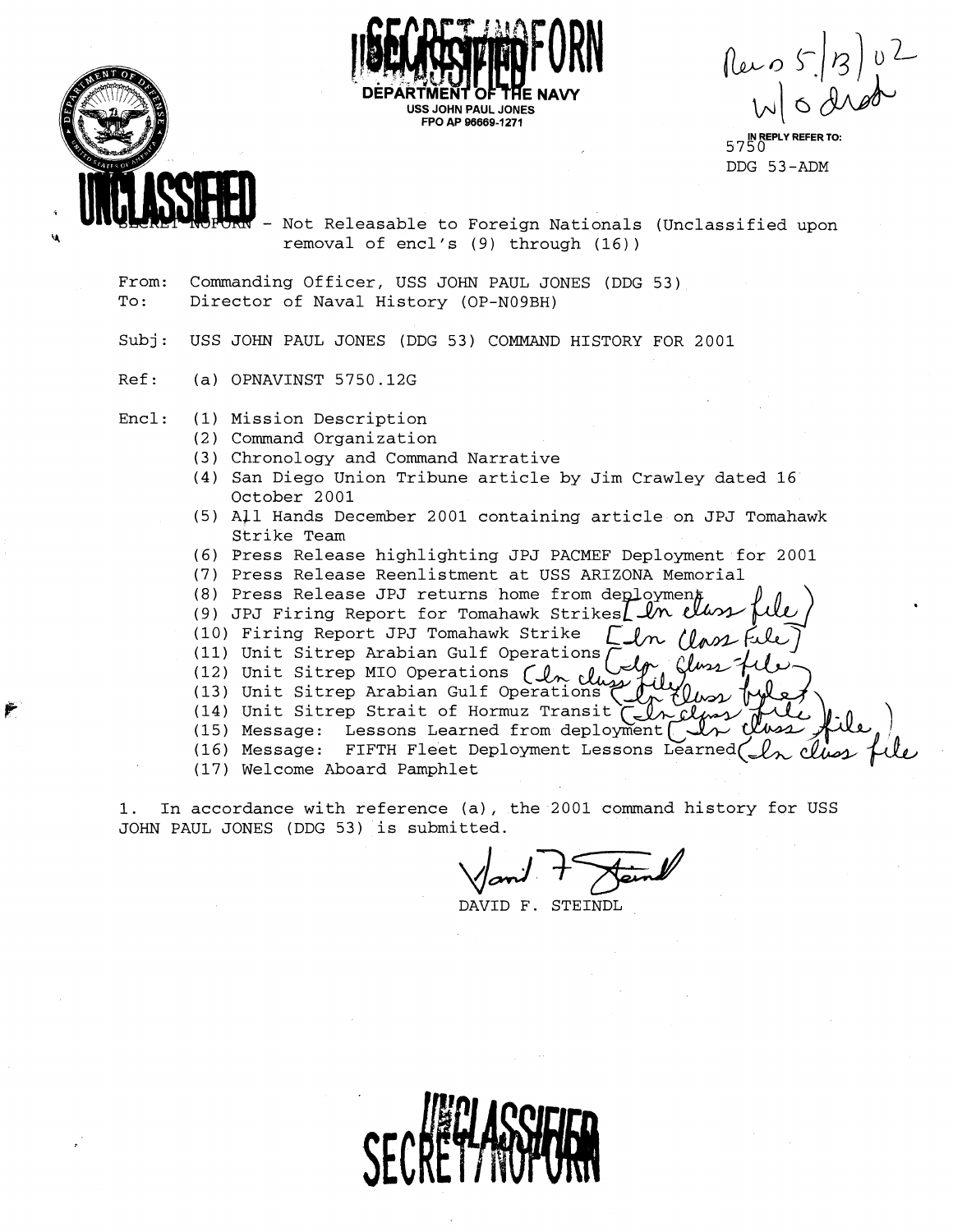### **USS JOHN PAUL JONES (DDG 53) MISSION DESCRIPTION**

The Guided Missile Destroyer USS JOHN PAUL JONES is designed to conduct prompt and sustained offensive operations at sea. Either as an element of a coordinated force, or independently as the nucleus of a surface action group, JOHN PAUL JONES' mission is to coordinate air, surface, undersea, and strike warfare operations in support of National Interests.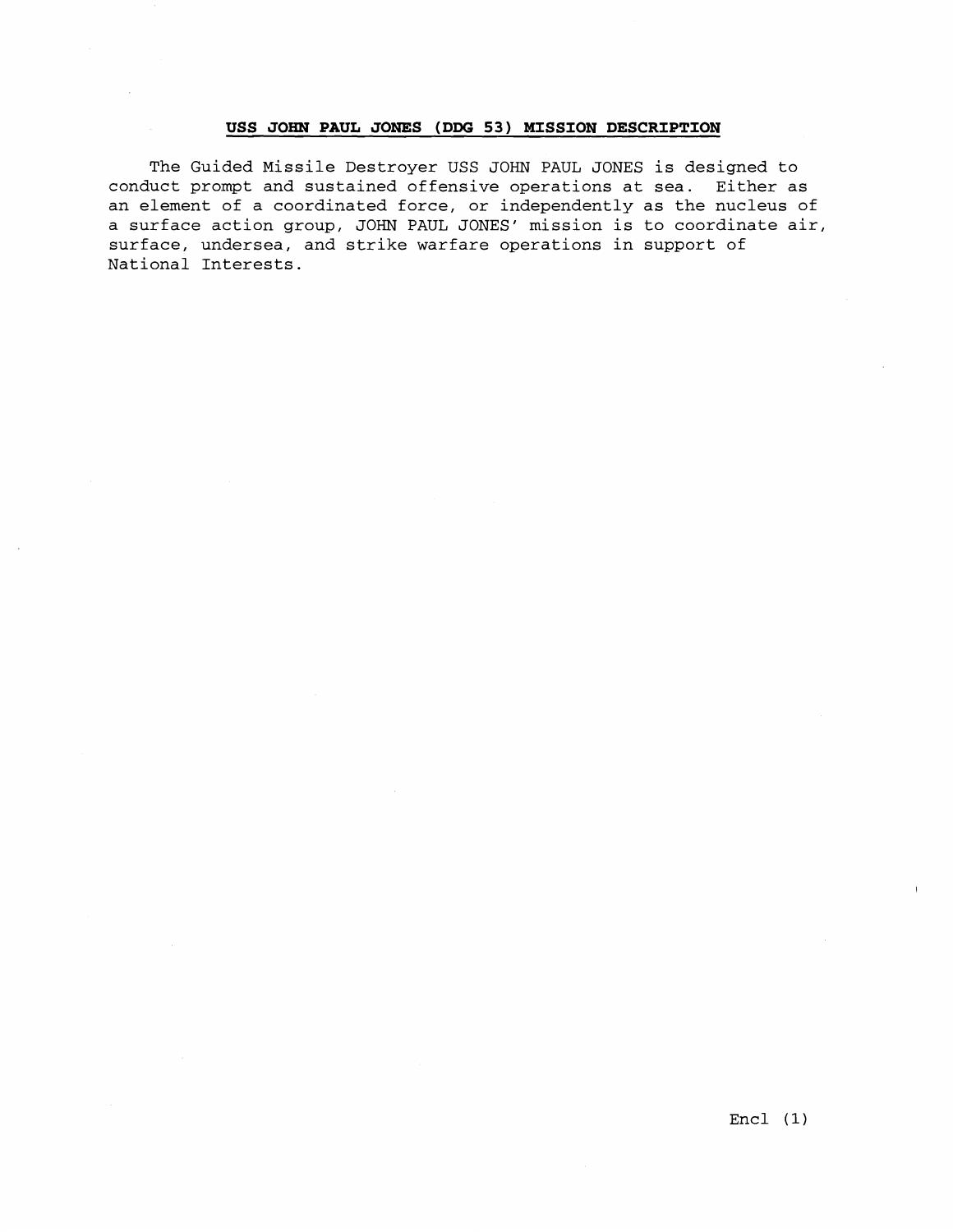### **COMMAND ORGANIZATION**

### **IMMEDIATE SUPERIOR IN COMMAND (ISIC)**

COMMANDER, DESTROYER SQUADRON SEVEN CAPT Raymond A. Spicer (departed August 2001) CAPT Mark W. Balmert

# **COBMANDING OFFICER**

CDR Thomas F. Carney (departed August 2001) CDR David **I?.** Steindl

### **EXECUTIVE OFFICER**

LCDR Eric R. Kyle (departed December 2001) LCDR Paul Schlise

# **ENGINEERING OFFICER**

LT |

LTjg



Encl (2)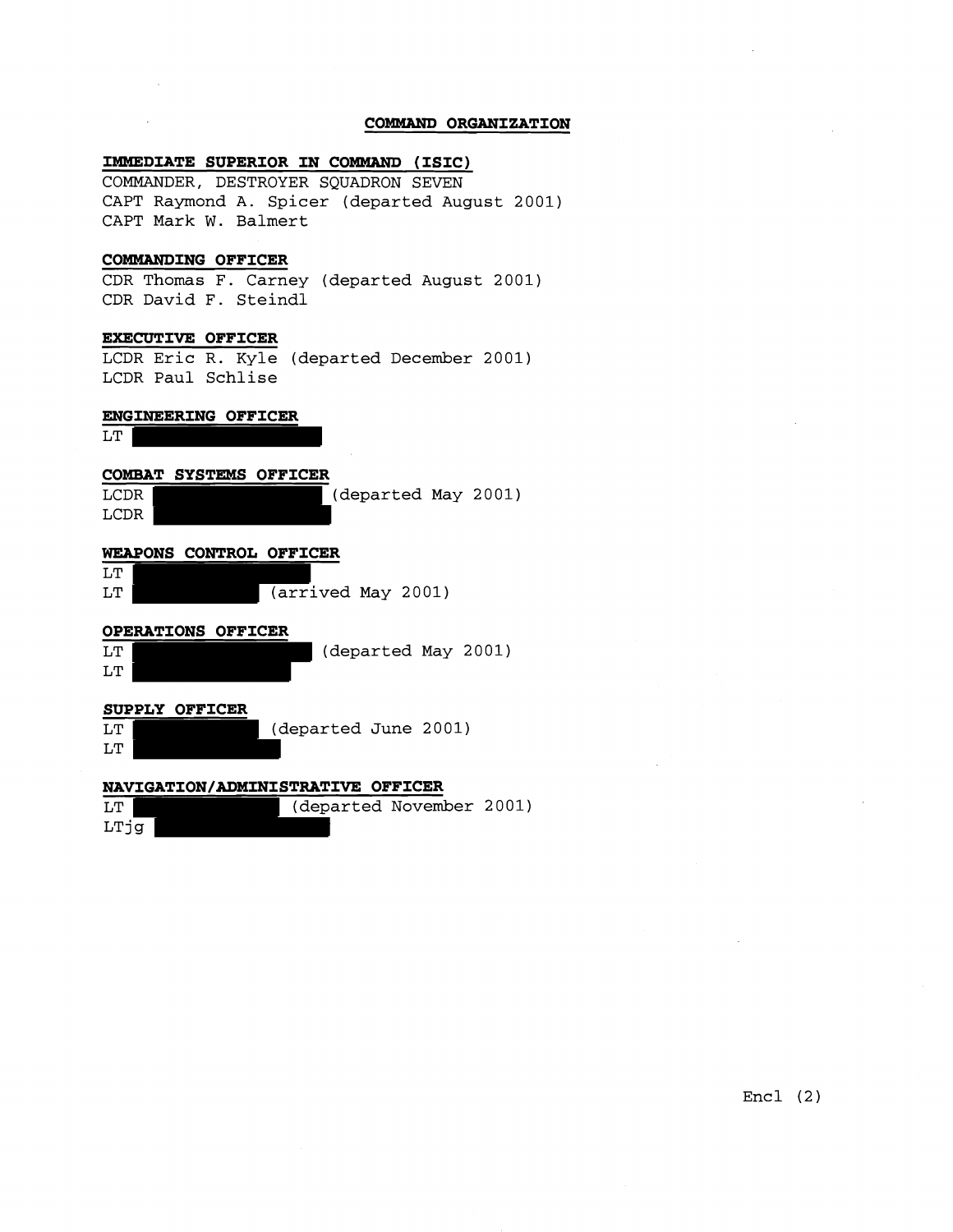# **COMMAND CHRONOLOGY**

for the UNITED STATES SHIP JOHN PAUL JONES (DDG 53)

# **Two Thousand One**

 $\bar{\gamma}$ 

w.

| 18 Dec 00-16 Feb 01 IMAV |  |
|--------------------------|--|
|--------------------------|--|

| 7 Jan      | Holiday leave period ends                      |
|------------|------------------------------------------------|
| 17-19 Feb  | Underway SOCAL Type Training                   |
|            | 19 Feb-1 Mar COMPTUEX CARL VINSON Battle Group |
| 1 Mar      | Burial at Sea                                  |
| $1-3$ Mar  | En route San Diego                             |
| $3-5$ Mar  | In port San Diego                              |
| 6-8 Mar    | Naval Surface Fire Support, San Clemente       |
| $8-26$ Mar | In port San Diego                              |
| 13-23 Mar  | CSRR San Diego                                 |
| 26-28 Mar  | KERNAL BLITZ                                   |
| 28 Mar     | RAS USNS TIPPECANOE                            |
|            | 28-30 Mar En Route Eureka                      |
|            | 31 Mar-2 Apr Port Visit, Eureka, CA            |
| $2-5$ Apr  | En Route San Diego                             |
| 4 Apr      | RAS USS GUADALOUPE                             |
| 6-9 Apr    | In Port San Diego                              |
| 9-12 Apr   | Type Training SoCal                            |
| 13-29 Apr  | In Port San Diego                              |
| 29 Apr     | U/W En Route Seal Beach                        |
|            | 30 April 3 May Ammo Load Seal Beach            |
| $3-30$ May | Pre Deployment POM Period                      |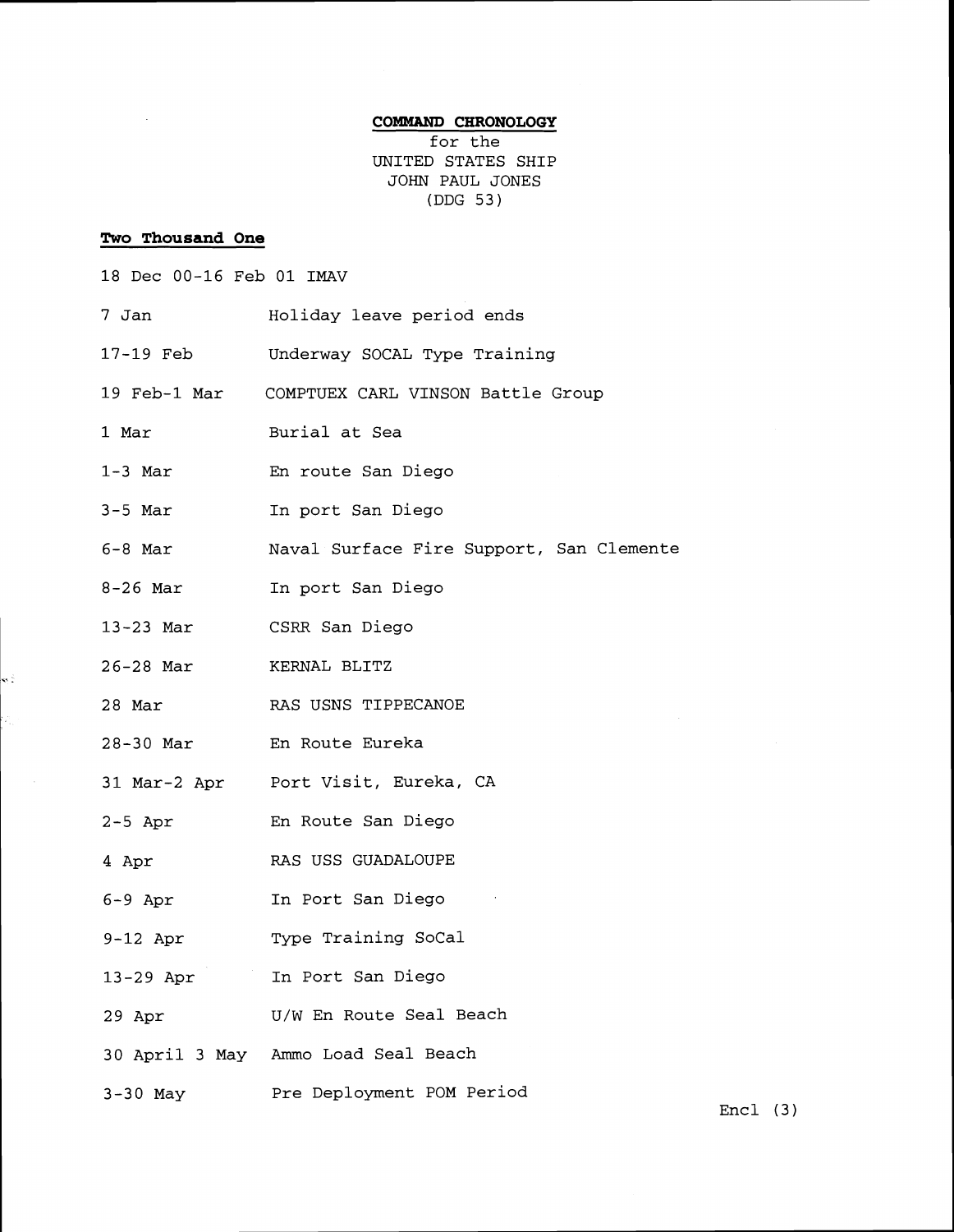# **COMMAND CHRONOLOGY (CONT. 1**

- 4 June-5 Dec Deployment PACMEF 02-1
- 4-11 June U/W East Pac En Route Pearl Harbor
- 5 June RAS USNS YUKON
- 10 June RAS USNS YUKON
- 11-13 June Ammo Load Lualualei
- 13-22 June U/W Mid Pac En Route Guam
- 15 June RAS USNS YUKON
- 15 June  $Chop 7<sup>th</sup> Fleet$
- 22-23 June Port Visit Guam
- 23-29 June U/W West Pac En Route Dili, East Timor
- 27 June RAS USNS WALTER S. DIEHL
- 28-30 June Anchored, Dili
- 30 June-2 July U/W West Pac En Route Darwin, Australia
- 2-3 July Port Visit Darwin, Australia
- 3-6 July U/W West Pac MEFEX with USS O'BRIEN and HMAS ANZAC
- 6 July RAS USNS NIAGARA FALLS
- 6-9 July Port Visit Darwin, Australia
- 9-14 July U/W West Pac En Route Singapore
- 14-16 July Port Visit Singapore
- 17-18 July U/W Straight of Malaca Transit En Route Phuket, **Thailand**
- 19-23 July Anchored Phuket, Thailand.
- 23-30 July U/W En Route Arabian Gulf

 $\overline{2}$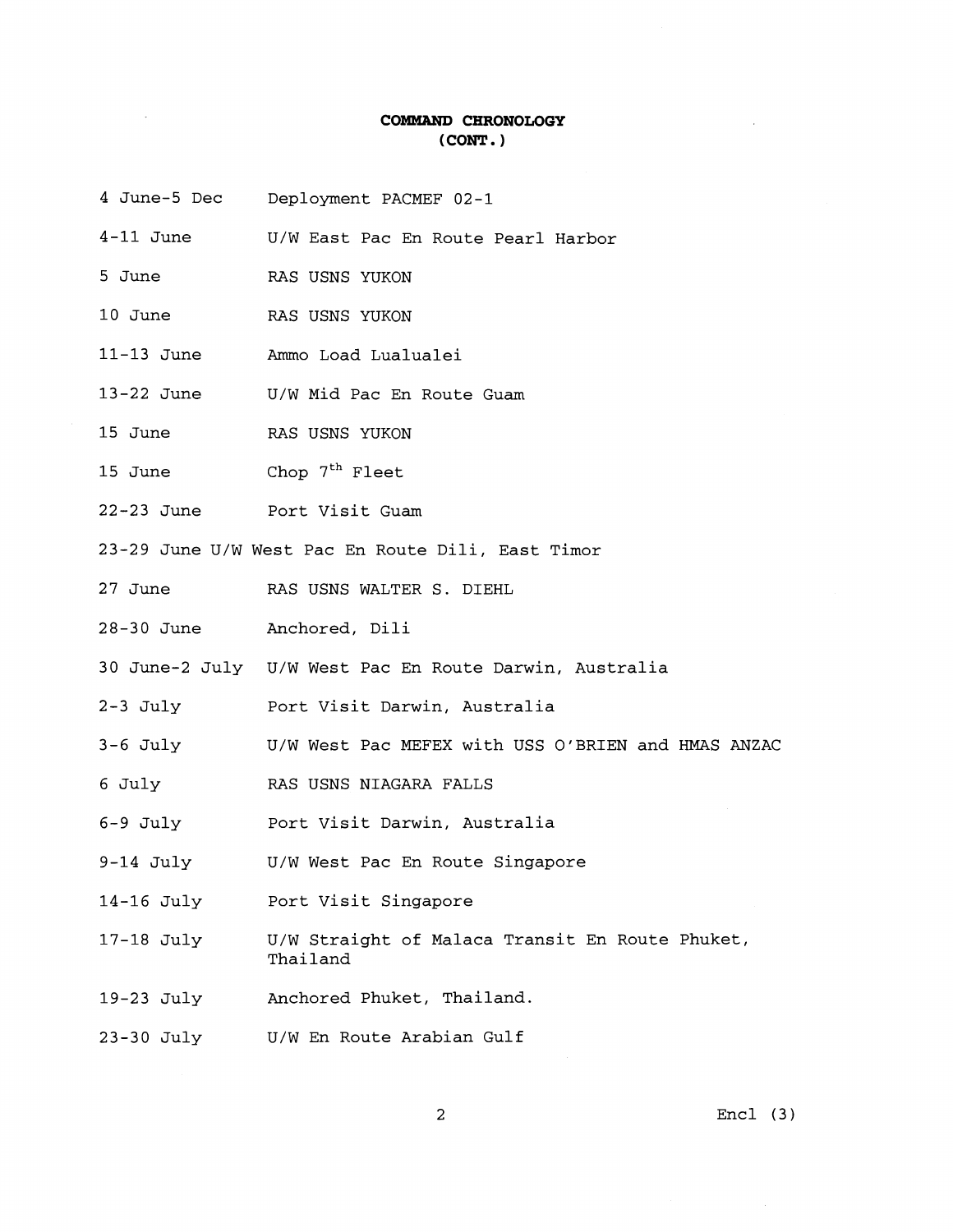### **COMMAND CHRONOLOGY** ( **CONT** . )

- 28 July Chop 5<sup>th</sup> Fleet
- 30 July Transit Straights of Hormuz
- 31 July RAS USNS JOHN ERICSSON
- 1-3 August Port Visit Bahrain
- 3 August Change of Command. CDR Thomas F. Carney, USN relieved by CDR David F. Steindl, USN.
- 3-27 Aug U/W Arabian Sea
- 6-8 Aug Maritime Interception Operations, Arabian Gulf
- 8-10 Aug CVN Escort USS ENTERPRISE
- 9 Aug RAS USS ARCTIC
- 11-14 Aug Maritime Interception Operations, Arabian Gulf
- 15-20 Aug CVN Escort USS ENTERPRISE
- 17 Aug RAS USNS JOHN ERICSSON
- 21-26 Aug Maritime Interception Operations, Arabian Gulf
- 25 Aug Towing of M/V WAFFA I
- 27-29 Aug Port Visit Bahrain

30 Aug- 14 Sept Maritime Interception Operations, Arabian Gulf

- 31 Aug RAS USNS JOHN ERICSSON
- 5 Sept RAS USS ARCTIC
- 15 Sept Transit Straights of Hormuz
- 15 Sept-1 Nov OPERATION ENDURING FREEDOM, Northern Arabian Sea
- 19 Sept RAS USNS NIAGRA FALLS
- 22 Sept RAS USS SACRAMENTO
- 28 Sept RAS USS ARCTIC

3

 $Enc1(3)$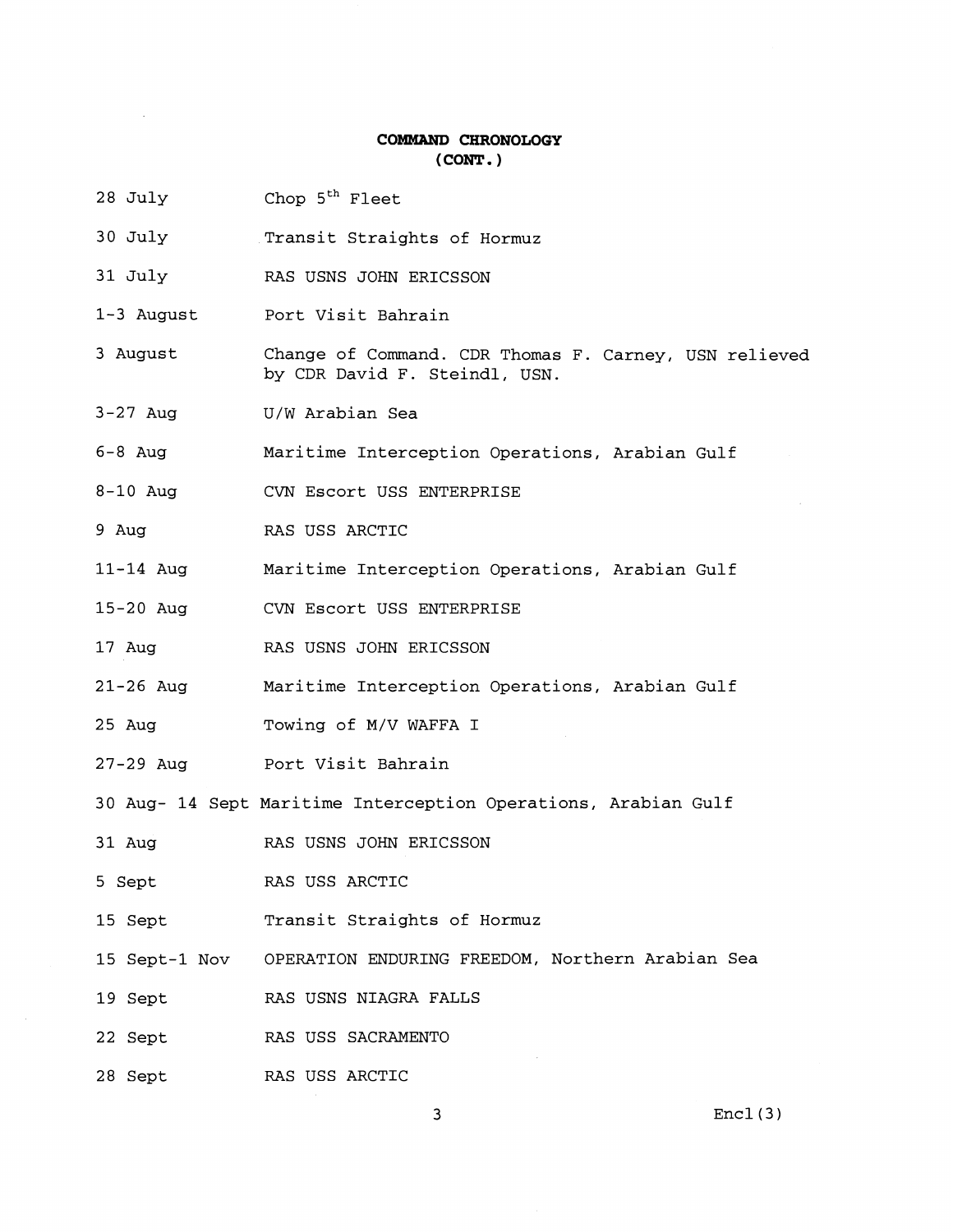# **COMMAND CHRONOLOGY (CONT.** )

- 6 Oct RAS USS ARCTIC
- 7-8 Oct Tomahawk Strike Mission in support of Operation Enduring Freedom
- 9 Oct RAS Vertrep USNS NIAGARA FALLS
- 13 Oct RAS Vertrep USNS NIAGARA FALLS, CONREP USS SACRAMENTO
- 19 Oct RAS USS SACRAMENTO
- 26 Oct RAS USS SACRAMENTO
- 29 Oct RAS USS SACRAMENTO
- 1 Nov Chop 7<sup>th</sup> Fleet, Transit Indian Ocean
- 3 Nov In port Refuel, Diego Garcia
- 3-12 Nov En Route Darwin, Australia
- 12 Nov In port refuel, Darwin
- 12-16 Nov U/W West Pac En Route Cairns, Australia
- 16-18 NOV Port Visit Cairns, Australia
- 19-28 Nov U/W Mid Pac En Route Pearl Harbor
- 28 Nov Ammunition off load Lualualei, Hawaii
- 28 Nov Berth Shift Lualualei to Pearl Harbor
- 29 Nov-1 Dec Port Visit Pearl Harbor
- 1-5 Dec U/W East Pac En route San Diego
- 5 Dec 01- 9 Jan 02 In port San Diego
- 5 Dec 01- 6 Jan 02 Post Deployment/Holiday Stand Down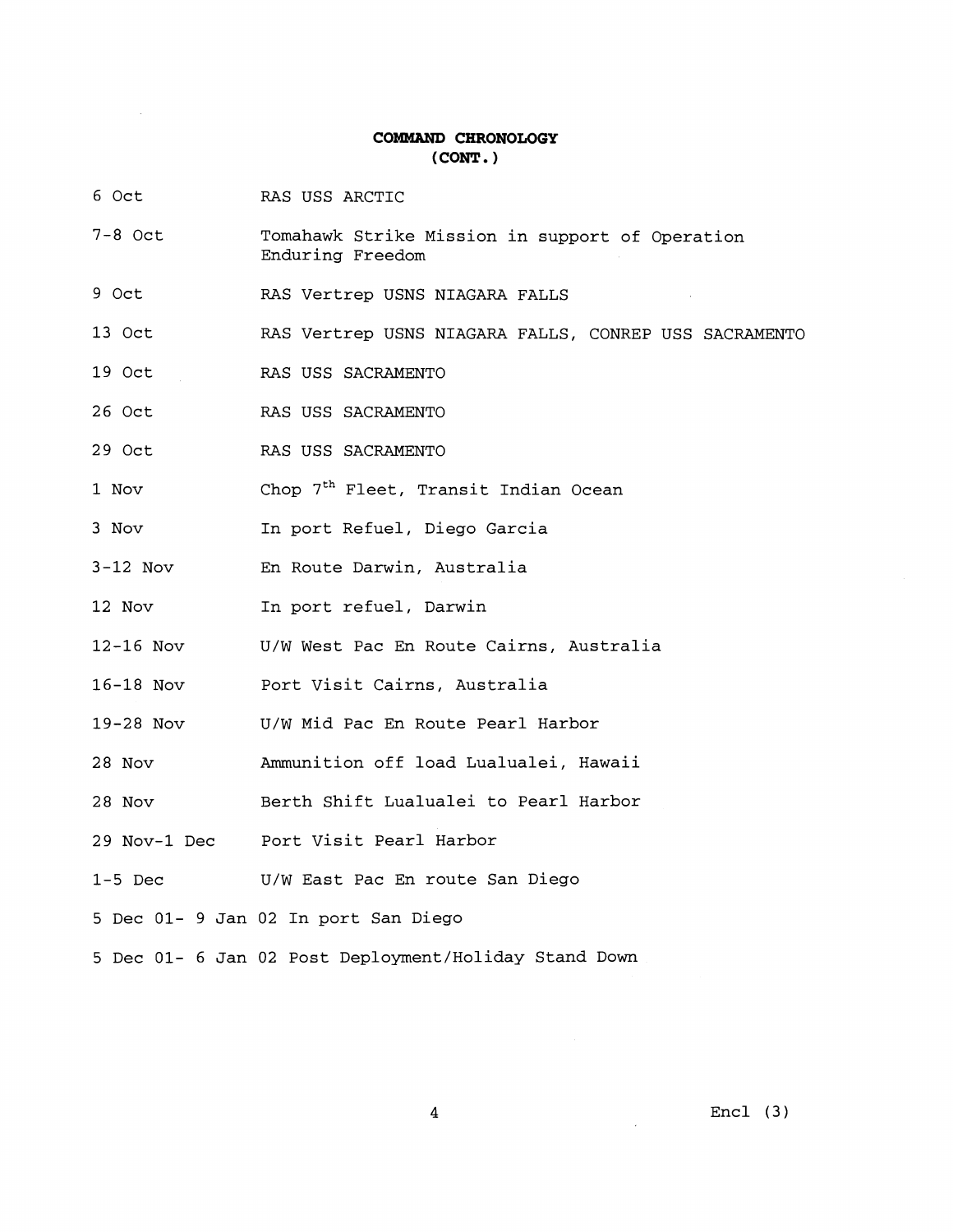#### **COMMAND NARRATIVE**

USS JOHN PAUL JONES (DDG 53) 1 January to 31 December 2001

18 Dec 00-16 Feb 01: USS JOHN PAUL JONES was in intermediate maintenance availability period in port San Diego.

19 Feb-1 Mar: The JOHN PAUL JONES completed COMPTUEX with the Carl Vinson Battle Group. During that time, the JOHN PAUL JONES conducted under sea warfare exercises, long range air tracking exercises, electronic warfare exercises, tomahawk strike exercises, surface engagement exercises and air defense exercises.

1 Mar: JOHN PAUL JONES conducted a burial at sea. The following were laid to rest at the ceremony:

Cox, Peter, CAPT, USN (RET)  $a.$  $b$ . Hufford, Jill, DEP c. Smith, Doris, SK2, USCG Spencer, Warren, GMM1, USN d. e. Watts, Robert, BTC, USN (RET) Mansell, Bobby, BM1, USN (RET) Hunt, Charles, ADC, USN (RET) g. h. Hunt, Zada, DEP - Protestant i. Gordon, Conway, PFC, USA j. Jensen, Robert, CSC, USN (RET) k. Kemp, Leonard, CPO, USN (RET) Kelly, Kenneth, LT, USN (RET)  $1$ . Jenner, Glenn, Carpenter, MSC (RET) n. Priest, John, CDR, USN (RET) Ford, Alice, PFC, USA Englen, Donald, CS1, USN Smith, Robert, CS2, USN  $q<sub>1</sub>$ r. Speranza, Peter, FN1, USN (RET) s. Batek, Robert, CAPT, USA McGainn, Edward, HM1, USN  $t$ .

5 June-Deployment. JOHN PAUL JONES deploys for PACMEF 02-1. After independently transiting the Pacific, JOHN PAUL JONES met with the Yokosuka based DD USS O'BRIAN and the Australian Frigate, HMAS ANZAC in Darwin Australia.

28-30 June: Community Relations Operation, Dili, East Timor. While at anchor in Dili, the crew of the JOHN PAUL JONES participated in a community relations operation. Over half of the crew went ashore to rebuild an orphanage and a local elementary school. Much needed Project Handclasp food and medical supplies were distributed to the community as well.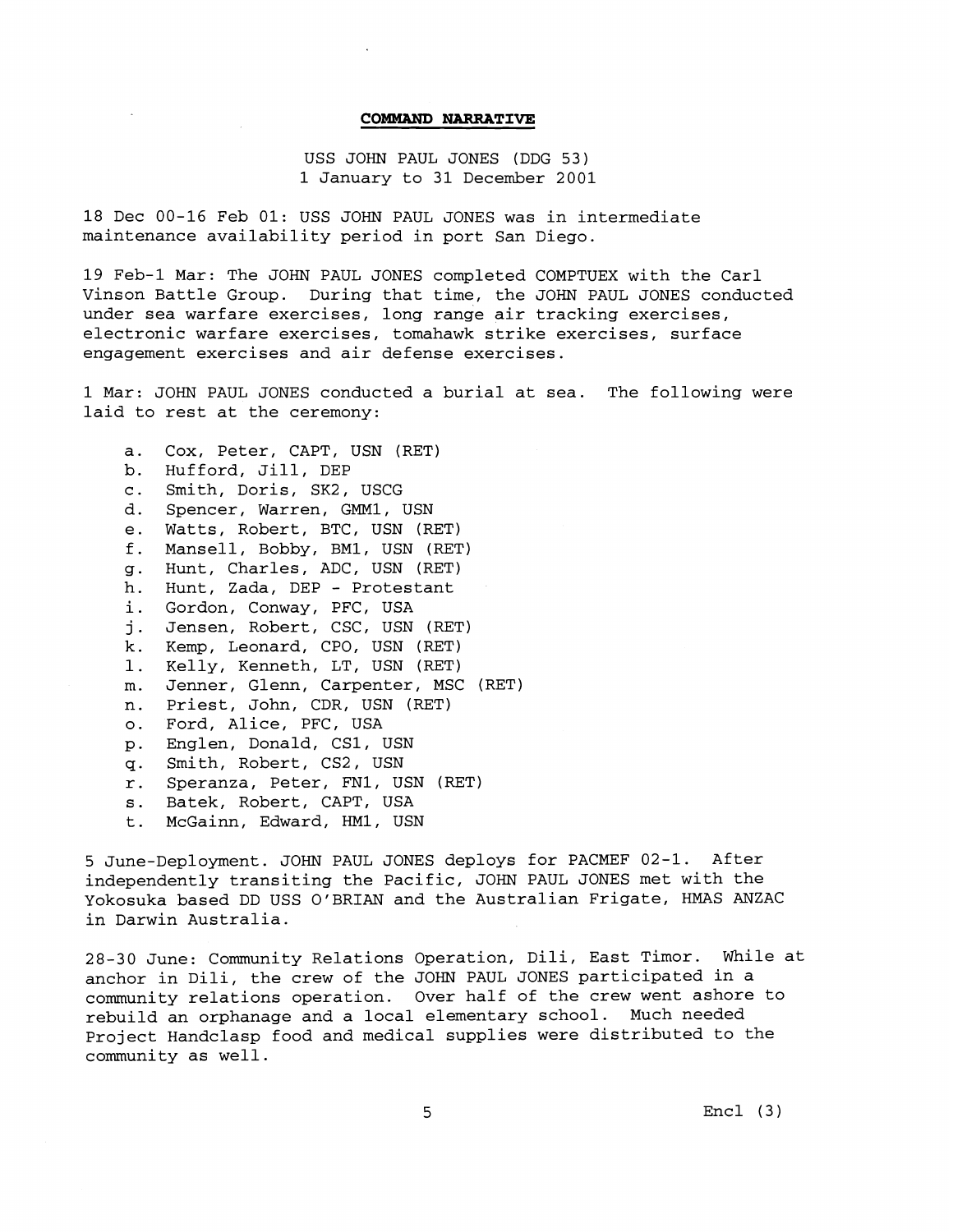2-3 3uly: Port Visit, Darwin Australia. The JOHN PAUL JONES joined the HMAS ANZAC and the USS OBRIAN for transit to the Arabian Gulf.

3-6 July: MEFEX. The JOHN PAUL JONES, OBRIAN, and ANZAC took part in a Middle East Force exercise in preparation for operations in the Arabian Gulf. The exercise included communications, tactical and maritime interception exercises.

14-16 July: Port Visit, Singapore. The JOHN PAUL JONES was moored at Changi Naval base for a Port Visit in Singapore.

19-23 July Port Visit Phuket, Thailand. After transiting the Straits of Malacca, JOHN PAUL JONES was anchored off Phuket, Thailand for a three day port visit. The wardroom of the JOHN PAUL JONES and the HMAS ANZAC attended a joint social while in Phuket.

30 Jul-14 Sept: Arabian Gulf Operations. The JOHN PAUL JONES operated in conjunction with other U.S. ships to conduct Maritime Interception Operations. While in the Gulf, the JOHN PAUL JONES also provided air defense and coordination for the USS ENTERPRISE Battle Group in support of OPERATION SOUTHERN WATCH. The JOHN PAUL JONES left the Arabian Gulf after the September  $11<sup>th</sup>$  terrorist attacks to participate in OPERATION ENDURING FREEDOM.

1-3 Aug: Port Visit Bahrain. Working port

3 Aug: Change of Command. While in port Bahrain, CDR Thomas F. Carney, USN was relieved as commander of the USS JOHN PAUL JONES by CDR David F. Steindl, USN.

25 Aug: Suspected smuggler, M/V WAFFA I towed to diverted anchorage by the JOHN PAUL JONES after the crew of the WAFFA I disabled the ships propulsion systems.

27-29 Aug: Port Visit Bahrain. Working port

15 Sept-1 Nov: OPERATION ENDURING FREEDOM. The JOHN PAUL JONES joined the USS CARL VINSON and USS ENTERPRISE battle groups in the Northern Arabian Sea for Operation Enduring Freedom in support of the war against terrorism. During the operation, the JOHN PAUL JONES conducted Tomahawk strike operations and provided air defense for vital operational assets.

7-8 Oct: JOHN PAUL JONES participates in initial strikes in OPERATION ENDURING FREEDOM by conducting Tomahawk Land Attack Strikes.

3 Nov: Port Visit Diego Garcia. The JOHN PAUL JONES pulled into port after a period of 67 continuous days underway.